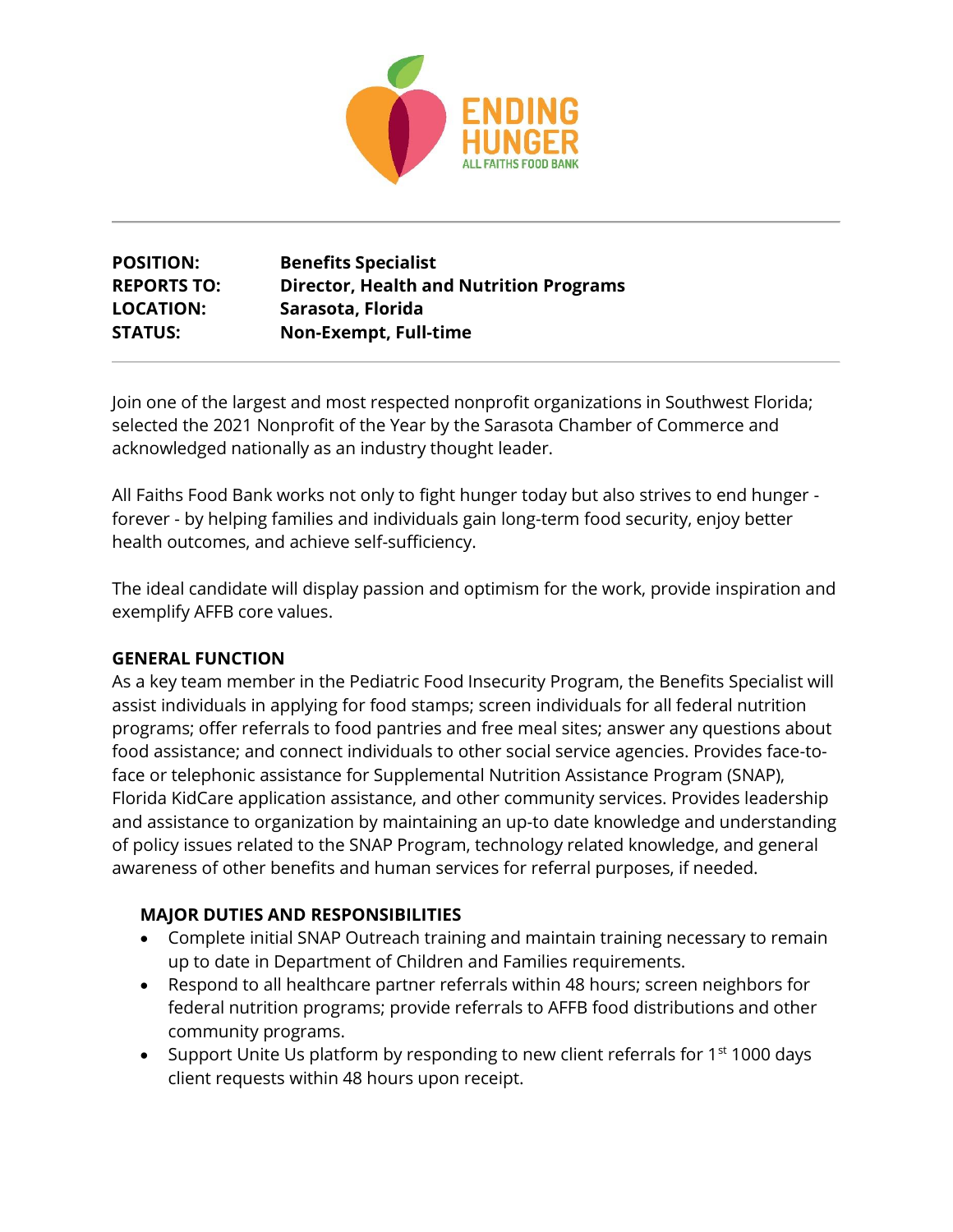- Disseminate SNAP information and printed materials at food pantries, community centers and service agencies, libraries, special outreach events and other locations where low-income households seek assistance.
- Establish office hours to provide in-person and telephonic application assistance.
- Provide detailed explanation of SNAP benefits to potential applicants; connect individuals with appropriate food distributions.
- Assist potentially eligible individuals with the Florida online ACCESS SNAP application and Florida KidCare applications in-person or via telephone.
- Maintain and update records and reports for all SNAP and KidCare applications produced through Link2Feed SNAP Outreach Application.
- Act as liaison for future client follow up and communication, return phone calls and emails and promote self-sufficiency through education on SNAP processes.
- Maintain and update records and reports for all SNAP applications produced through Link2Feed SNAP Outreach Application.
- Work with referral sources and community partners to identify applicants through team meetings, outreach, and referrals
- Other duties as assigned.

## **REQUIRED QUALIFICATIONS/SKILLS:**

- A Bachelor's degree in a related field, or 5 years of documented related case management experience.
- At least three years' work experience with outreach, health care and/or other social services.
- Bilingual, (English/Spanish) fluency Strongly Preferred.
- Ability to prioritize multiple tasks and meet frequent deadlines.
- Strong communication and interpersonal skills, including demonstration of active listening skills.
- Commitment to maintaining confidentiality.
- Good writing skills and the ability to analyze extensive data and create written reports with accuracy and brevity.
- Ability to maintain professional boundaries and engagement skills with a challenging population and in non-traditional work conditions.
- Computer experience, including troubleshooting and problem solving.
- Proficiency in MS Office applications (Word, Excel, Power Point) and database management.
- Demonstrates empathy, respect, and understanding of community members and values.
- Experience with providing outreach and successful engagement to a diverse population, including working with clients, developing trust, and conducting interviews in non-traditional settings and unstructured environments.
- Understanding of community resources, programmatic goals, and understanding of organizational values and processes.